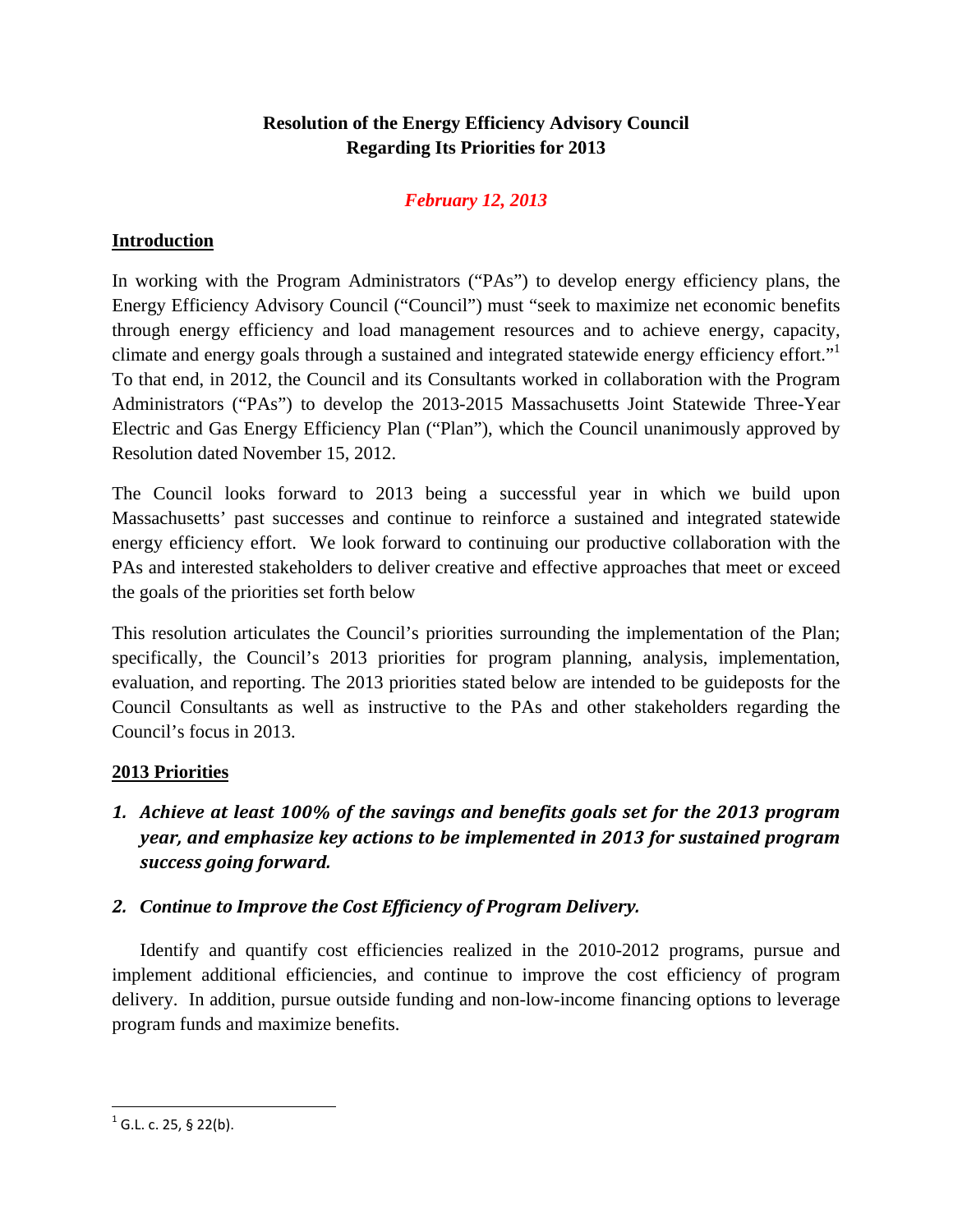## *3. Support Key Program Development and Implementation Needs, with a Focus on Achieving Deeper Savings and Reaching All Customer Segments. Continuously Improve the Programs and Initiatives.*

- Identify and implement solutions to overcome tenant-landlord barriers to program participation in residential and commercial sectors, with particular focus on multi-family housing, and commercial real estate.
- Identify and implement clear outreach, and financial strategies to maximize savings and benefits for the hard-to-reach/hard-to-serve market (*e.g.*, the Efficient Neighborhoods + initiative), and build on lessons learned from past success.
- Implement the best program models consistently across service territories to alleviate customer confusion and perceived participation barriers across PAs, and considering extraordinary service territory characteristics.
- Ensure the integration of electric and gas programs in the C&I sector and sub sector segmentation, to address both gas and electric efficiency opportunities for C&I customers.
- Identify and implement targeted and comprehensive strategies for healthcare, municipalities, and small- to mid-sized commercial customers, working with these segment groups to develop strategies targeted specifically to the needs and opportunities in each of these segments.
- Advance program strategies to achieve deeper savings per customer in residential, C&I, and low income sectors.
- Support the Commonwealth's efforts to achieve the greenhouse gas reduction targets set forth in the Clean Energy and Climate Plan for 2020.

#### *4. Develop and Implement a Statewide Energy Efficiency Database.*

In order to enhance data availability and transparency, reduce administrative costs, and enable better and more efficient data analysis, the Council and its Consultants should work with the PAs to design, develop, and implement a statewide database that is readily accessible, reliable, efficient, and able to evolve to meet growing and changing energy efficiency data needs.

#### *5. Identify and Implement Best Practices.*

Continue to identify and integrate best practices, including the customer experience, into the energy efficiency planning and implementation efforts consistently across service territories.

#### *6. Evaluation Efforts*

Ensure the accurate analysis and quantification of the savings, benefits, and costs of the energy efficiency programs through objective and unbiased planning, tracking, evaluation measurement